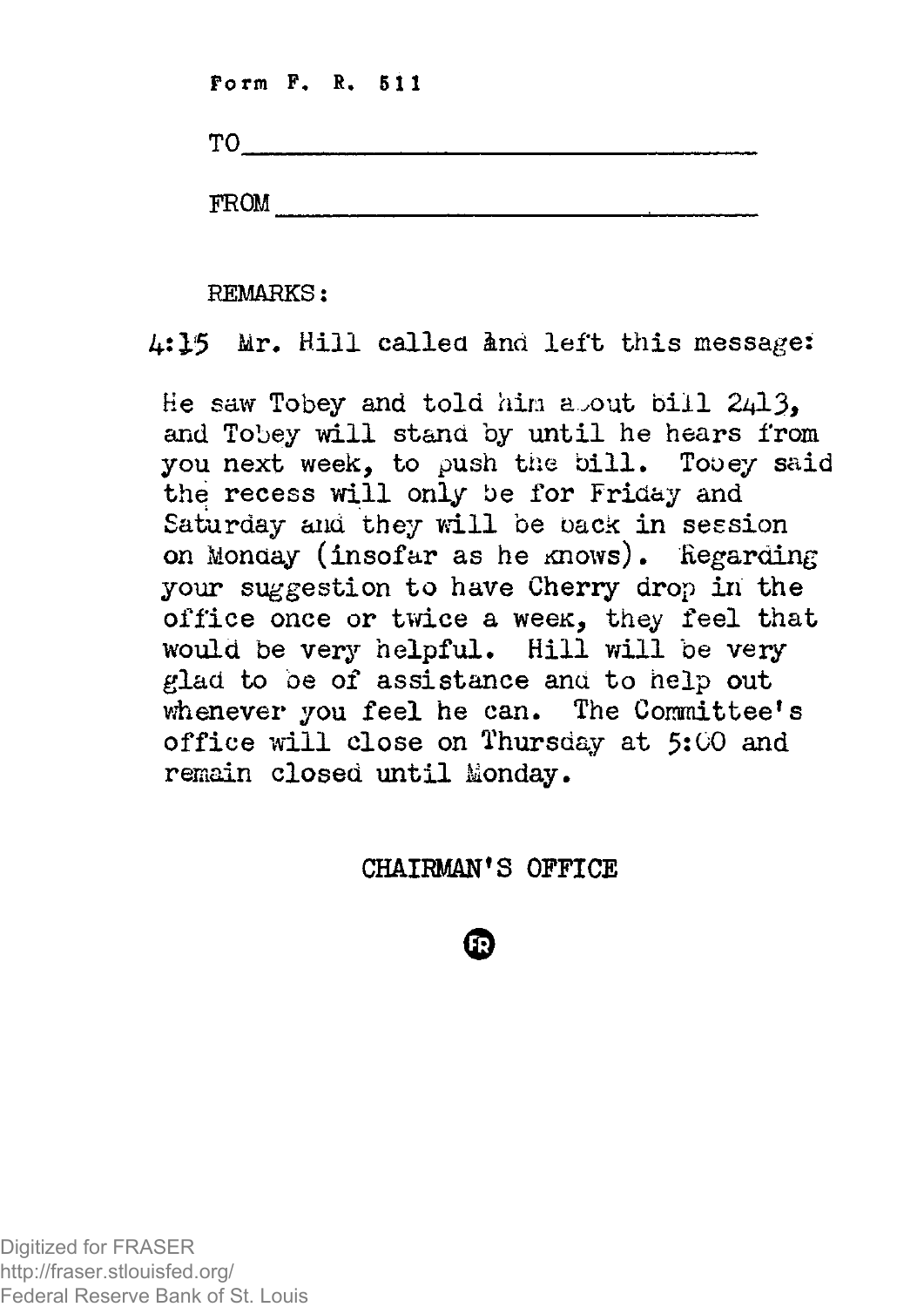## *bAA7*

**Mr. Thurston:** 

**Mr. Hill just called (1:00) and asked that I send you the following message immediately:** 

Senator Tobey does not want to touch 2413 today. He **prefers not to touch it until Mr. Eccles talks with Senator Taft. Mr. Hill thinks it might be advisable for either you or the Chairman to talk with Senator Tobey right away in addition to Taft. Mr. Hill said, in other words, Senator Tobey isn't going to do anything about the bill until he has talked with the Chairman and hopes by that time the Chairman will have talked to Senator Taft.** 

**Mr. Hill also said I might remind you that the Senate will recess at the end of the week and if the bill is not voted oh tomorrow, it will have to go over until sometime next week.** 

**Mr. Hill also said that if he can be of any help to you, he will be in his office this afternoon.** 

**meb**